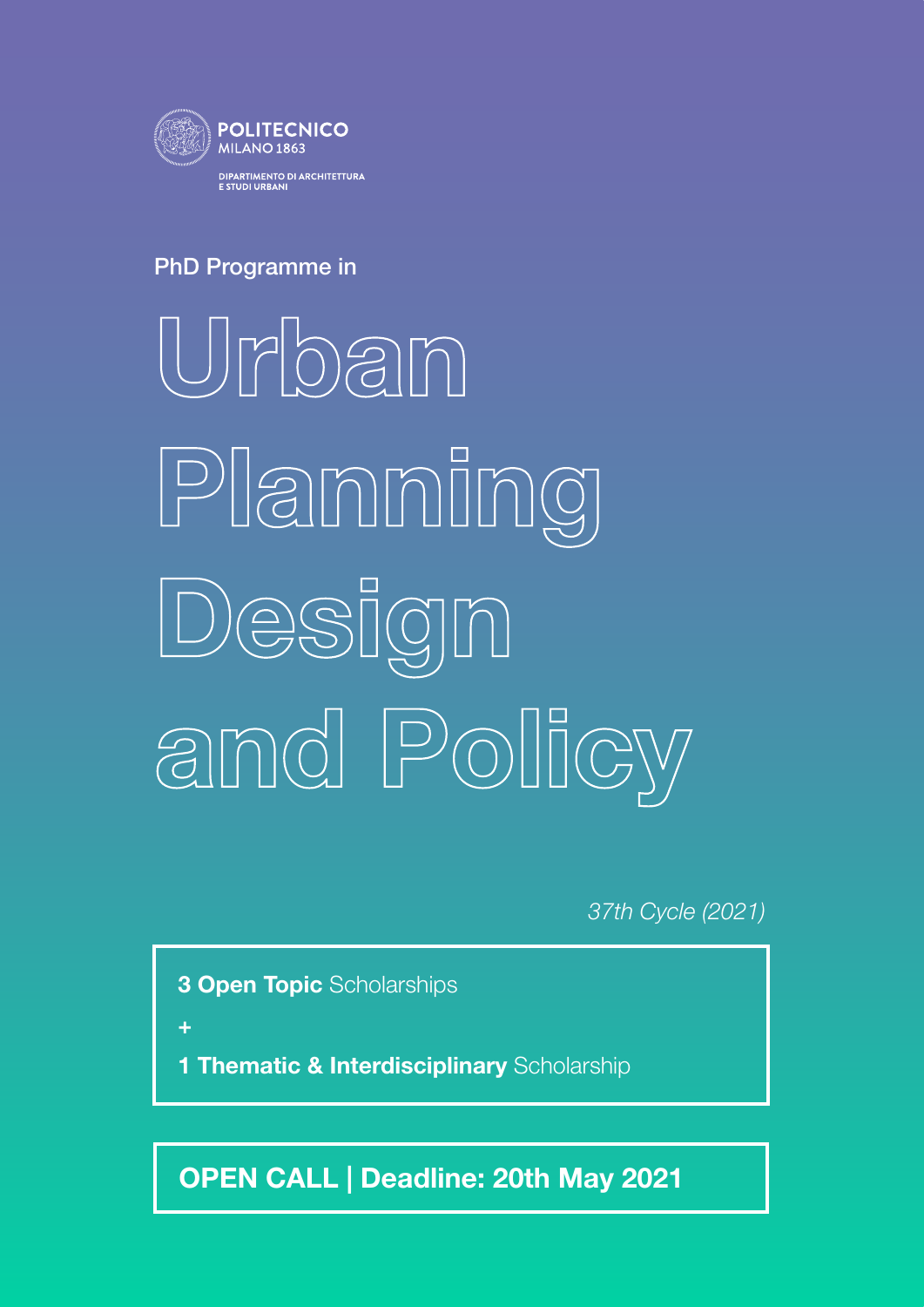The official call for applications, along with procedures and requirements, is available on: [http://www.dottorato.polimi.it/en/looking-for-a-phd/call-for-positions](http://www.dottorato.polimi.it/en/looking-for-a-phd/call-for-positions-and-scholarships/calls/37th-cycle-phdcall-20212022/index.html)[and-scholarships/calls/37th-cycle-phdcall-20212022/index.html](http://www.dottorato.polimi.it/en/looking-for-a-phd/call-for-positions-and-scholarships/calls/37th-cycle-phdcall-20212022/index.html)

► Deadline: 20th May 2021 (2pm, Italian time)

► For administrative inquiries, contact: Marina Bonaventura [\(marina.bonaventura@polimi.it\)](mailto:marina.bonaventura@polimi.it)

The PhD programme in Urban Planning, Design and Policy grants five PhD positions (four fully paid) to start in November 2021.

The **four scholarships** are organised as follows:

► Three positions allow candidates to freely choose their own research topic.

► Information about the PhD programme in Urban Planning, Design and Policy is available on: [www.dottorato.polimi.it/en/phd-programmes/active-phd](http://www.dottorato.polimi.it/en/phd-programmes/active-phd-programmes/urban-planning-design-and-policy/index.html)[programmes/urban-planning-design-and-policy/index.html](http://www.dottorato.polimi.it/en/phd-programmes/active-phd-programmes/urban-planning-design-and-policy/index.html)

► One position is based on predefined research topic "Study of Smart Working and population relocation after the Covid\_19 pandemic through social and internet traffic patterns".

### DAStU - Politecnico di Milano PhD programme in Urban Planning, Design and Policy

### Call for applications 2021 now open!

PhD scholarships include a full tuition and fees waiver.

### **How to Apply**

### Three Open Topic Scholarships

### Motivation and objectives of the research

The UPDP PhD programme aims to explore the significance and impact of contemporary urban changes and understand how they can be governed through planning, design, and policy-making activities.

By establishing a dialogue with the best European and International schools, the UPDP PhD programme is the place for research and innovative approaches to urban studies, spatial planning and urban design. Based on a multi-disciplinary approach, the main objective of educational activity and the individual research training is to offer PhD students a challenging environment, a space for international debate and research, experimentation and innovation.

The PhD programme is based in the Department of Architecture and Urban Studies, taking advantage of its rich research milieu and resources.

Applicants are requested to submit a research proposal concerning topics of their interest. Proposals covering the following topics are encouraged:

- Multiple institutional levels and planning rules;
- After implementation: retrospective research on plans and policies and their effects
- Planning in the face of transnational finance, networks and projects;
- Architects, Engineers, Planners: how do the changing urban conditions require re-designing research and professional profiles?
- Architects, Engineers, Planners: spatial thinking, new urban imaginaries and tools;
- Spatial planning in a green deal perspective for human well-being, tourism and the sustainability of the contemporary cities and landscapes;
- Towards a context-sensitive post-car transition. Policies and project to support equity and sustainable mobility;
- New structures of spatial and socio-economic inequalities, local welfare policies and labour market, new working spaces, social inclusion and spatial regeneration: social justice, social cohesion, redistribution, social investment, sustainability, transformations in the labour market and space implications;
- Ageing in different urban/rural contexts, between autonomy and support: housing, care, accessibility, mobility and social relations;
- Beyond city-ism and metropolitan-ism: new spatial imaginaries, emerging forms of agencies and the necessity of interrelated and trans-scalar approaches to governance problems in large urban regions.

According to its international orientation, the programme intends to train highly qualified researchers and professionals and expects them to work in academic institutions, research centres, public administrations and the private sector in spatial planning, design and management of urban projects and policy, urban studies and urban governance. PhD graduates with such a profile are qualified to be employed by Italian and International academic institutions, public bodies and research centres as well as public and private development agencies.

#### For further information:

UPDP Programme Coordinator Prof. Luca Gaeta, DAStU, Politecnico di Milano. E-mail: luca.gaeta@polimi.it

The PhD supervisor will be selected among members of the board of professors after enrolment.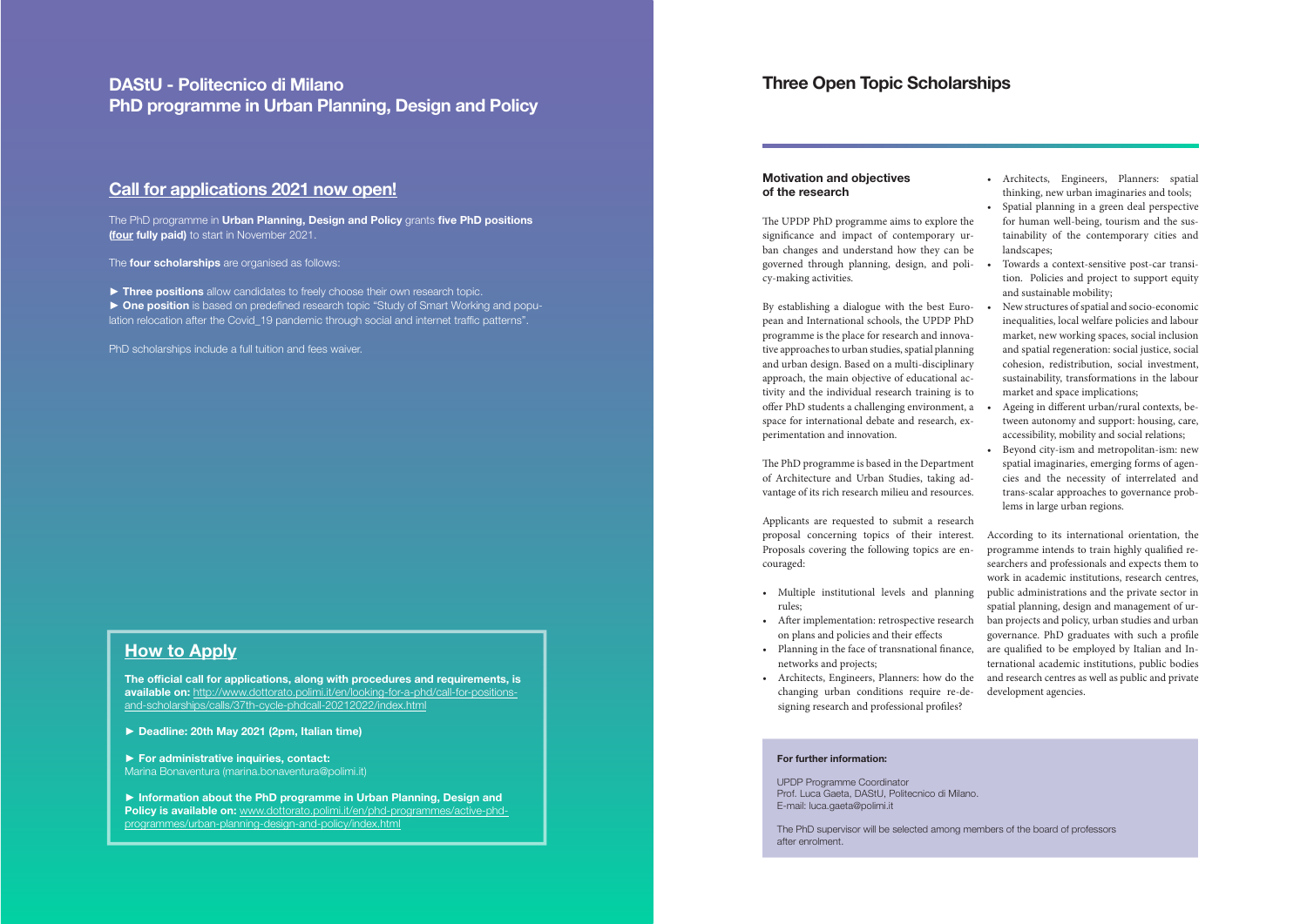## Study of Smart Working and population relocation after the Covid\_19 pandemic through social and internet traffic patterns

#### Motivation and objectives of the research

The reorganisation of work patterns, which was an emerging trend before the Covid-19 pandemic, has been on the one hand unveiled and on the other one accelerated by the pandemic and the related restriction measures. In particular, the restrictions to personal mobility due to forced social distancing and rigid health protocols have led to a massive resort to forms of remote working (mainly from home), that have in turn implied patterns of population redistribution, in Italy and elsewhere, due to the declining need to live in proximity, or at a reasonable distance, from the workplace (according to a Eurofound Survey done in 2020, there has been a shift from 20% to around 40% of employees in Europe teleworking before and during the Covid-19 pandemic).

The changes in work patterns are leading, in turn, to some first forms of population redistribution within the country, in some cases concerning just the work sphere, in others also the residential one, across different areas and concerning different social groups: cases range from companies relocating employees to workplaces different from the main headquarters and changing their labour contracts to enable forms of smart- or at least remote working, to freelancers and digital nomads moving to peripheral locations to experience a higher quality of life (a phenomenon connected for instance to what in Italy has been called 'South working'), to local authorities using spaces devoted to services, such as schools, to relocate employees and students. The examples are certainly many and quite diverse, and they concern at the same time dense metropolitan cores, lower density suburban areas, marginal and rural areas, tourist resorts, etc.

- identifying trends of relocation of different segments of the population, using digital connectivity data (including mobile networks indicators, internet traffic parameters, online services data like maps and social networks)
- identifying types of socio-spatial configurations, in different areas of the country, using different data sources (socio-demographic, economic and real estate data, urbanisation patterns and evolution maps, local governance networks maps)
- proposing some first typologies of new combinations between territories and relocated populations, able to take into account different rhythms and cycles of use
- studying predictive models for guiding public authorities and service companies to identify how investments in infrastructure and services can influence relocation trends.

The post-lockdown situation will evolve in ways difficult to predict, producing multiple and diverse solutions in terms of living and working.

The evolution trends will be influenced by existing urban services and digital infrastructures, but they will at the same time stimulate changes in the services and infrastructures themselves to meet the new needs.

In order to move from anecdotal evidence to a structured and sound understanding of these phenomena, the research proposal aims at:

#### Interdisciplinary research methods

The research will test innovative interdisciplinary research methods aiming at building an interface between territorial analysis and the analysis of internet traffic data. In particular, moving from recent research on the transformations of the Italian territory in a post-metropolitan perspective, the PhD candidate will identify socio-spatial configurations that have been transformed and, in turn, have the ability to influence the ongoing selective patterns of population redistribution.

In order to do so, the approach will take into account urbanisation patterns and territorial densities, as well as mobility networks and accessibility, endowment in terms of public and private services, local governance models. Such analytical categories will interact with the analysis of internet traffic that are gaining interest in research for their ability, through machine learning and artificial intelligence techniques, to identify patterns and evolution trends in different domains associated to life habits and access to services.

#### Innovative elements of the research

The critical understanding, in perspective, of the patterns of selective concentration of different populations across different territories is an emerging research theme, which will have significant impacts on forms of reorganisation of territories in Italy and in the EU more in general, and relevant effects in terms of urban planning, but also in terms of service and infrastructure planning in the next years (quality of education, healthcare, mobility, connectivity, ...).

The research proposal aims at identifying rationales and criteria for the build up of possible models for the analysis of such relocation trends, by interweaving an approach based on the analysis of large amounts of data from telecommunications operators and IT companies on the one hand, and conceptual models of territorial development and evolution (able to take into account both the characters of different spatial configurations and of different populations) on the other.

In the age of digital data, the information that can be extracted from the online activities of people has already a huge value and represents the main source of revenues for most of the technology companies. Most of the investments and market strategies of the private sector are already today based on the analysis of these data, from the strategies for launching a new product to the decision where to locate a new shopping mall. Public local institutions at different levels are starting to use them also for their policies, like for instance for urban mobility plans or commerce regulation. We do believe that the potential of combining territorial analysis instruments with internet data tools is largely unexplored and can greatly improve the results that can be extracted and the impact on public policies and market applications. Interest towards the development and potential innovation of the project has been expressed by Vodafone and Google.

#### For further information:

Supervisors and Scientific Responsible of the PhD Research: Prof. Carolina Pacchi, DAStU, Politecnico di Milano. E-mail: carolina.pacchi@polimi.it Prof. Antonio Capone, School of Industrial and Information Engineering, Politecnico di Milano. E-mail: antonio.capone@polimi.it